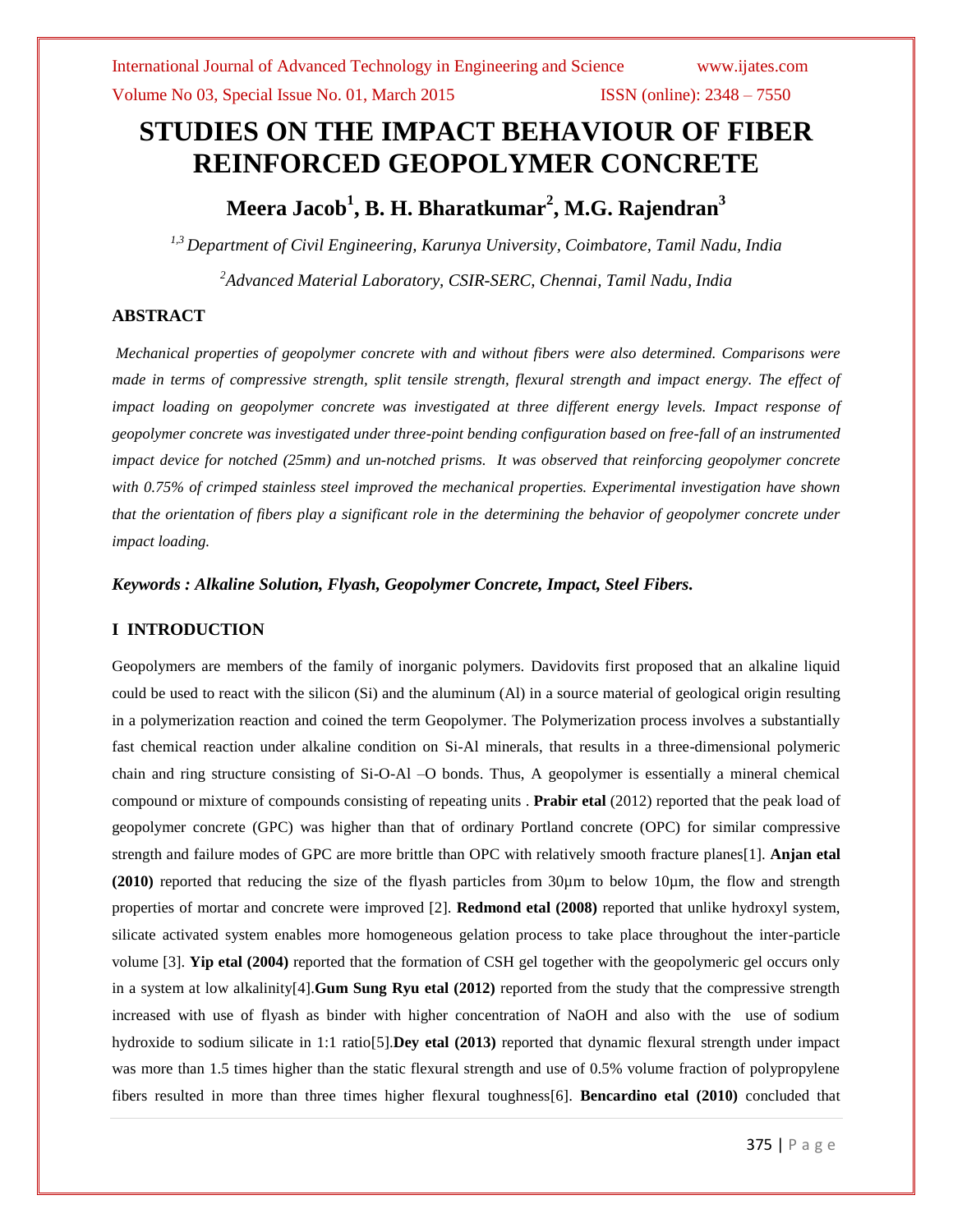#### Volume No 03, Special Issue No. 01, March 2015 **ISSN** (online): 2348 – 7550

addition of fibers to concrete controls cracking and crack propagation and increase the overall ductility of the material[7]. **Atteshamuddin etal (2013)** reported that inclusion of steel fiber showed excellent improvement in mechanical properties of fly ash based geopolymer concrete[8]. **Ambily etal (2014)** reported that incorporation of steel fibers has improved the compressive strength and flexural strength of ultra high performance geopolymer concrete[9].

In this paper, the mechanical p roperties as well as the impact behavior of plain geopolymer concrete and fiber reinforced geopolymer concrete is investigated. The fiber reinforcement provided are 0.75% of crimped mild steel, 0.75% of crimped stainless steel and 0.75% of both crimped mild steel and crimped stainless steel (Hybrid). The compressive, split tensile and flexural strength of different mixes are investigated and compared. Further, the behavior of plain geopolymer concrete as well as fiber reinforced geopolymer concrete under impact loading is investigated under three – point – bending using instrumented drop weight system. The instrumentation included load cell to record the impact loading from the hammer. In the experiment the rebound of hammer is arrested. The variables in the experiment include the energy level provided and the corresponding drop heights. Time history of the load and energy time details are obtained and discussed in detail.

### **II EXPERIMENTAL INVESTIGATION**

#### **2.1 Materials Used**

The fly ash used for the work was obtained from Ennor thermal power plant Tamil Nadu. The Ground granulated blast furnace slag (GGBFS) for the experimental work was from JSW, Vidyanagar, Karnataka. The chemical composition of fly ash and GGBFS are given in the Table 1 and Table 2.

| <b>COMPOUND</b> | SiO <sub>2</sub> | $Al_2O_3$ | Fe <sub>2</sub> O <sub>3</sub> | CaO  | MgO       | $\mathsf{Na}_2$              | $K_2O$<br>$\sim$      | TiO <sub>2</sub> | $Mn_2O_3$ | SO <sub>2</sub>  | $P_2O_5$           |
|-----------------|------------------|-----------|--------------------------------|------|-----------|------------------------------|-----------------------|------------------|-----------|------------------|--------------------|
| ASH<br>FΙ       | 49.45            | 29.61     | $10.7^{\circ}$                 | 3.47 | $\cdot$ . | $\mathbf{A}$<br><u>v. ji</u> | $\Omega$<br>54<br>U.S | $\sim$<br>1.76   | $0.1$ .   | $\Omega$<br>V.Z. | $\epsilon$<br>ບ.ບປ |

### **Table 1 : Chemical composition of Fly ash**

#### **Table 2 : Chemical composition of GGBFS**

| <b>COMPOUND</b> | SiO <sub>2</sub> | $Al_2O_3$ | Fe <sub>2</sub> O <sub>3</sub> | CaO | MgO  | Na <sub>2</sub> O | $K_2O$ | TiO <sub>2</sub> | $Mn_2O_3$ | SO <sub>3</sub> |
|-----------------|------------------|-----------|--------------------------------|-----|------|-------------------|--------|------------------|-----------|-----------------|
| <b>GGBFS</b>    | 33.45            | 13.46     | 0.31                           | 41. | 5.99 | 0.16              | 0.29   | 0.84             | 0.40      | 2.74            |

The alkaline solution used was a combination of sodium hydroxide and sodium silicate in 1:2 ratio.. River sand passing through 4.75mm sieve was used as fine aggregate and 10mm angular aggregates were used as coarse aggregate. The water used for the entire work was portable water. Crimped mild steel fibers as well as crimped stainless steel fibers of aspect ratio 60 and diameter 19mm were used.

### **2.2 Synthesis**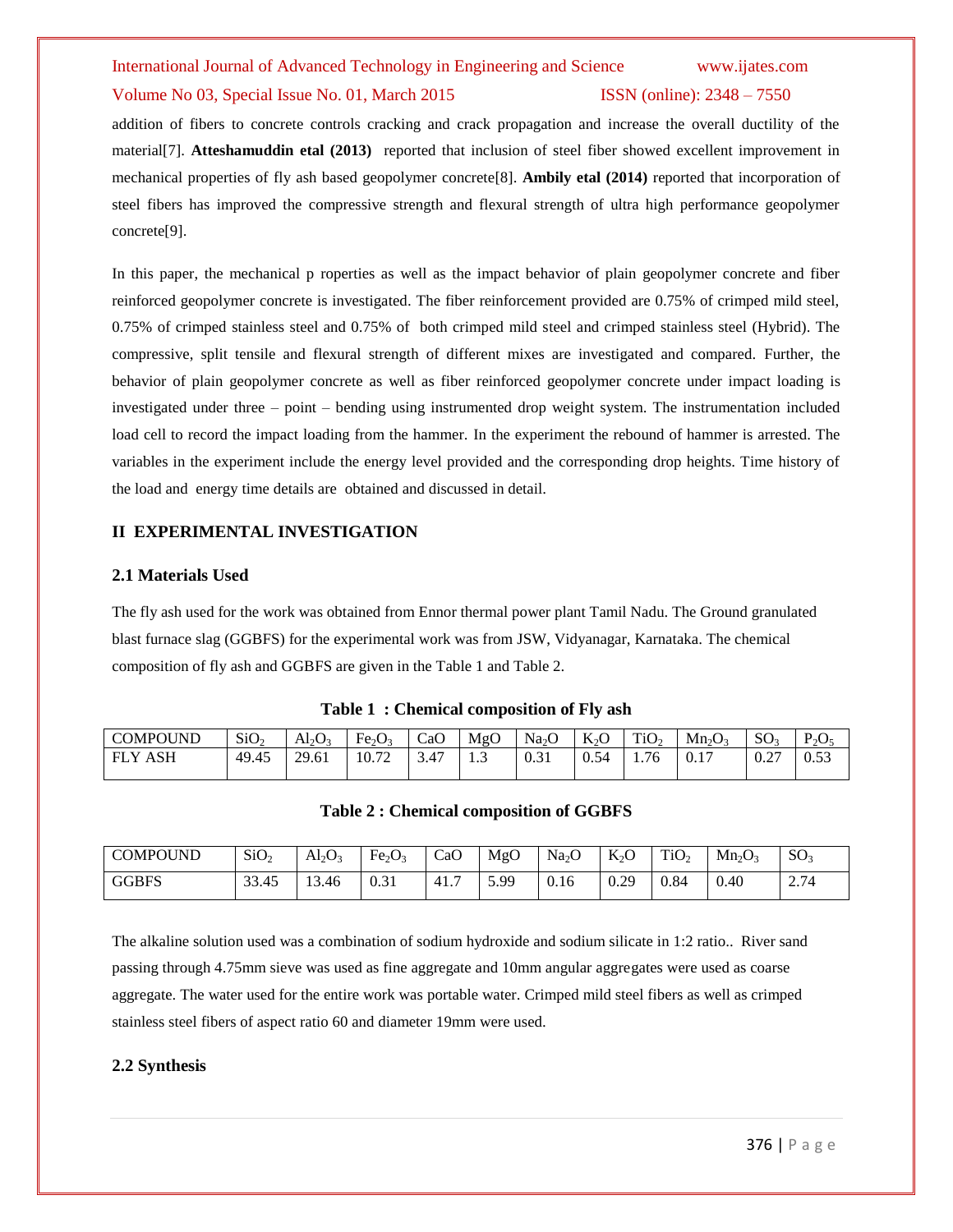#### Volume No 03, Special Issue No. 01, March 2015 **ISSN** (online): 2348 – 7550

Sodium hydroxide pellets was mixed with water as per the mix proportion and kept overnight for cooling as the reaction between sodium hydroxide and water is a highly exothermic reaction. About one hour before the casting work the sodium hydroxide solution was mixed with sodium silicate gel and the activator (alkaline) solution of 3.5M was made.

Four different mixes of geopolymer concrete has been prepared for the entire experimental work. The four mixes include a geopolymer control mix, crimped stainless steel fiber geopolymer mix, crimped stainless steel fiber geopolymer mix and a hybrid geopolymer mix.

The fly ash and GGBFS were thoroughly blended along with coarse aggregate and fine aggregate in a drum mixer. The activator solution was then added with the dry mix at small intervals. The complete component materials were made to form a homogeneous mix by thorough mixing in the drum mixer. The mix proportion of the materials used is given Table 3:

| <b>MIX</b> | FlyAsh     | <b>GGBS</b> | F.A                  | C.A        | <b>SH</b>                      | <b>SS</b>  | <b>CSS</b> | <b>CMS</b> | <b>WATER</b> |
|------------|------------|-------------|----------------------|------------|--------------------------------|------------|------------|------------|--------------|
|            | $(kg/m^3)$ | $(kg/m^3)$  | (kg/m <sup>3</sup> ) | $(kg/m^3)$ | $\frac{\text{kg}}{\text{m}^3}$ | $(kg/m^3)$ | $(kg/m^3)$ | $(kg/m^3)$ | $(kg/m^3)$   |
| <b>CM</b>  | 204        | 204         | 635                  | 1113       | 24                             | 48         |            |            | 175          |
| $GP-1$     | 204        | 204         | 635                  | 1113       | 24                             | 48         | 59         |            | 175          |
| $GP-2$     | 204        | 204         | 635                  | 1113       | 24                             | 48         |            | 59         | 175          |
| $GP-3$     | 204        | 204         | 635                  | 1113       | 24                             | 48         | 29.5       | 29.5       | 175          |

**Table 3: Mix proportions for geopolymer mix of 3.5M**

Where CC is the geopolymer control mix,GP-1 is the geopolymer mix reinforced with 0.75% crimped stainless steel fibers, GP-2 is the geopolymer mix reinforced 0 with 0.75% crimped mild steel fibers and GP-3 is the hybrid geopolymer mix containing both 0.75% crimped stainless steel and crimped mild steel fibers.

### **2.3 Preparation of specimens**

For each geopolymer mix, cubes of size 100\*100mm, small cylinders of size 100\*200mm, large cylinders of size 150\*300mm and prisms of size 100\*100\*500mm were casted and kept for curing under ambient (room) temperature. The prism specimens for impact test has been provided with a notch of 25mm prior to the test.

### **III RESULTS AND DISSCUSSION**

### **3.1 Compression test**

The compression test was conducted on all the four mixes to determine the  $3<sup>rd</sup>$ ,  $7<sup>th</sup>$  and  $28<sup>th</sup>$  day compressive strength. The compression testis done on 100mm\*100mm\*100mm cubes using Universal Testing Machine (UTM). The compressive strength of the specimen is calculated as:

Compressive strength =  $load/area = P/A$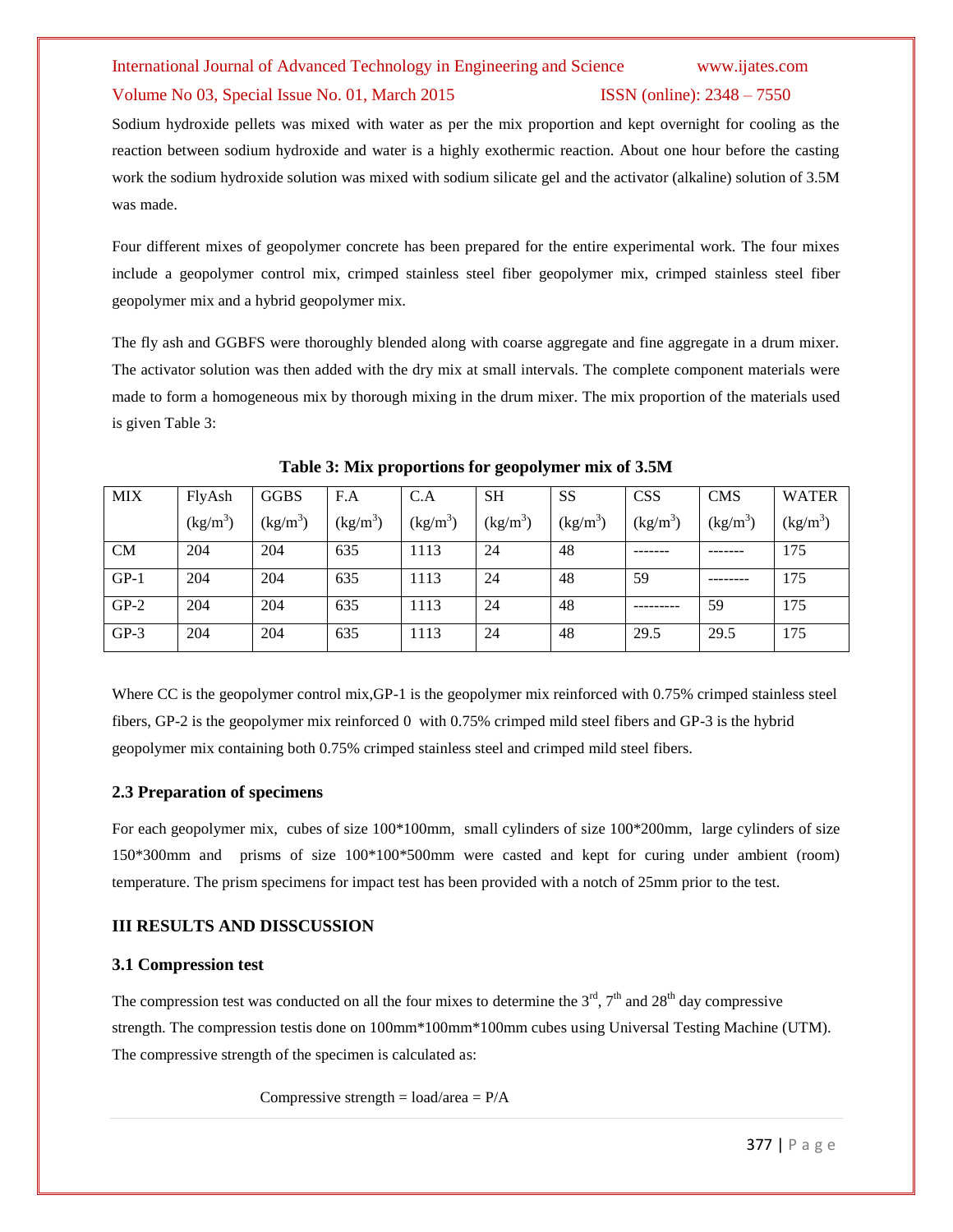International Journal of Advanced Technology in Engineering and Science www.ijates.com Volume No 03, Special Issue No. 01, March 2015 ISSN (online): 2348 – 7550 The  $3<sup>rd</sup>$ ,  $7<sup>th</sup>$  and  $28<sup>th</sup>$  day compressive strength of geopolymer is given in Table 4:

| <b>MIX</b> | $\overline{3}^{\text{rd}}$ day (MPa) | $7th$ day (MPa) | $28th$ day (MPa) |
|------------|--------------------------------------|-----------------|------------------|
| CM         | 20.05                                | 34.8            | 42.25            |
| $GP-1$     | 35.98                                | 36.04           | 51.78            |
| $GP-2$     | 33.32                                | 37.48           | 51.29            |
| $GP-3$     | 31.978                               | 37.013          | 49.01            |

# **Table 4:Compressive strength of geopolymer mixes**

### **3.2 Split tensile strength**

The split tensile strength of the cylindrical specimen of size 100mm\*200mm was tested as per ASTM 109 standard. The split tensile strength of the specimen was calculated as:

σsp = 2P / π d l

The split tensile strength of different mixes is given in Table 5 :

|  |  |  | Table 5: Split tensile strength of different geopolymer mixes |  |  |
|--|--|--|---------------------------------------------------------------|--|--|
|  |  |  |                                                               |  |  |

| <b>MIX</b> | SPLIT TENSILE STRENGTH<br>(MPa) |
|------------|---------------------------------|
| CM         | 4.22                            |
| $GP-1$     | 5.17                            |
| $GP-2$     | 5.12                            |
| $GP-3$     | 4.90                            |

### **3.3 Flexural Strength**

Prisms of size 100m\*100mm\*500mm were tested for flexure. The prisms were tested as per ASTM 109 standard using Universal Testing Machine (UTM). The flexural strength of the specimen was calculated as:

Flexural strength=  $Pl/bd^2$ 

The flexural strength of different mixes is given Table 6: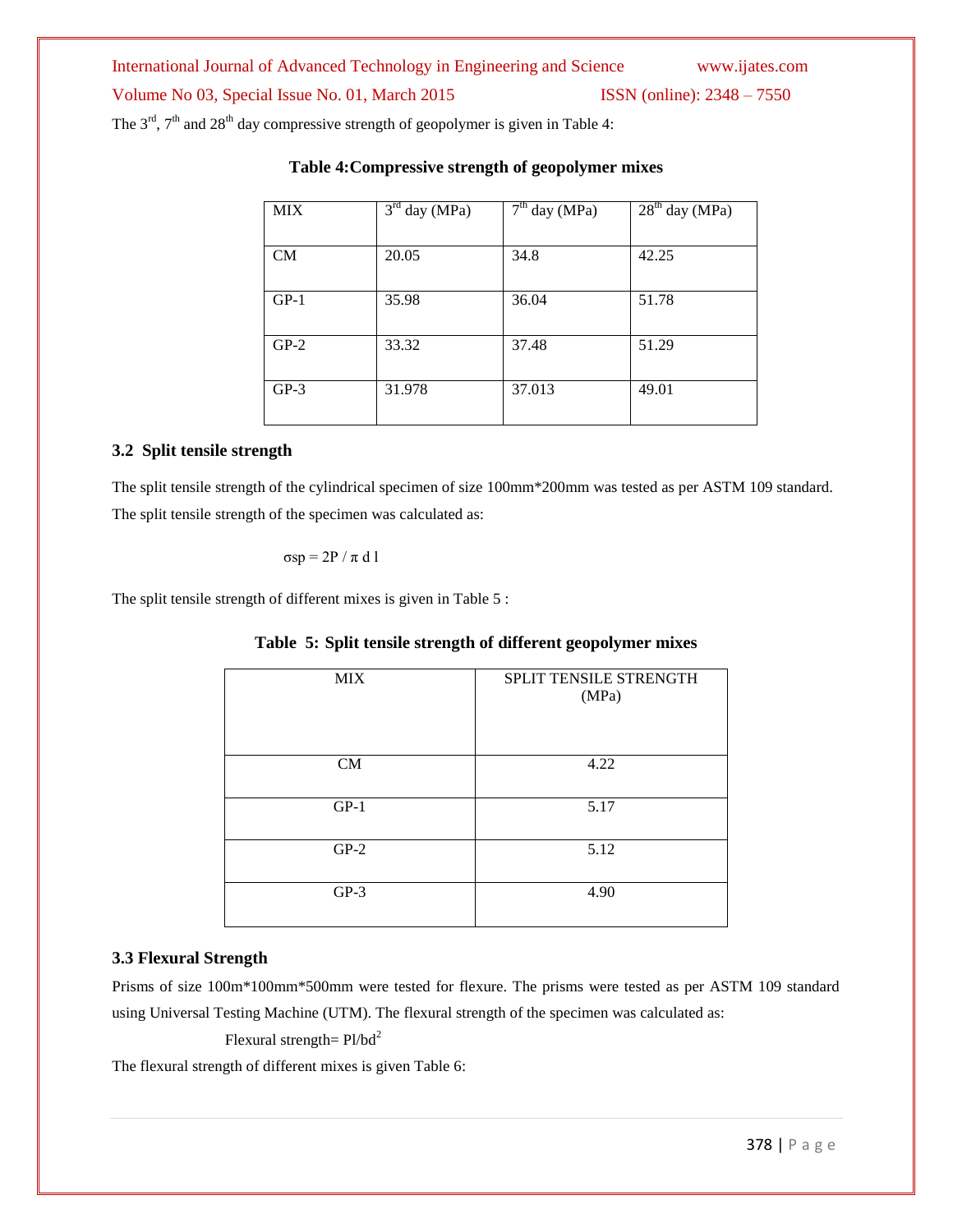### Volume No 03, Special Issue No. 01, March 2015 ISSN (online): 2348 – 7550

| <b>MIX</b> | FLEXURAL STRENGTH (MPa) |
|------------|-------------------------|
| CM         | 4.55                    |
| $GP-1$     | 5.03                    |
| $GP-2$     | 5.01                    |
| $GP-3$     | 4.90                    |

# **Table 6: Flexural strength of geopolymer mixes**

# **3.4 Instrumented Impact Loading Test**

The effect of impact loading on geopolymer concrete is investigated under three – point – bending using an instrumented drop weight system. Geopolymer prisms (both with and without fibers) of size 100\*100\*500mm were tested for impact. The test was conducted for both notched and un-notched specimens. The total mass of drop (including tup weight) was 20 kg. The variable parameter used is energy level. The different energy levels adopted were 20J, 30J and 40JThe Force – time graph and Energy – time graph were plotted and compared.



**Figure 1: Instrumented impact testing machine**

For the impact test, three prisms from each geopolymer mix were tested for each condition (notched and unnotched). Each beam was given a particular energy level and the force time history and energy time history was plotted and compared.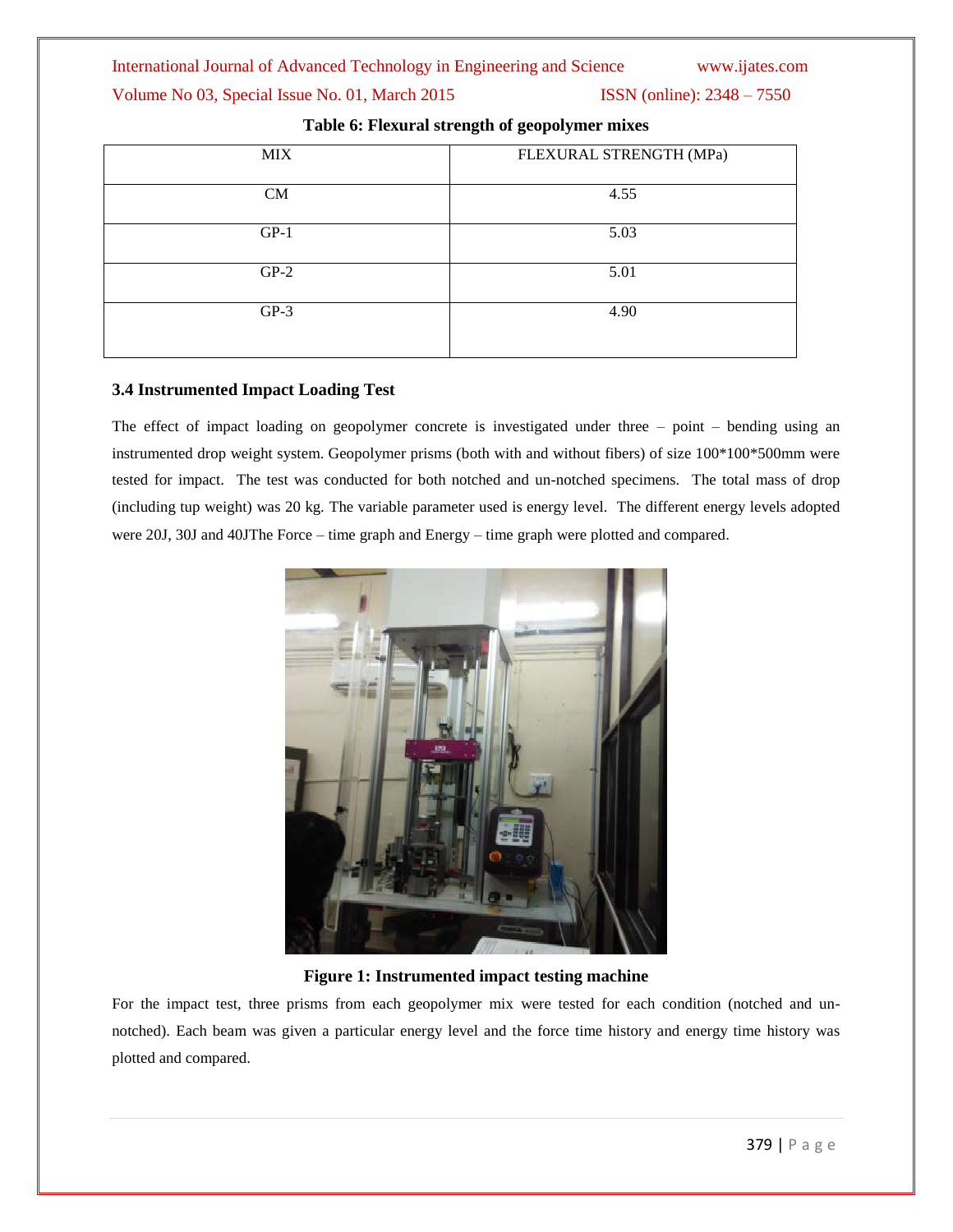#### Volume No 03, Special Issue No. 01, March 2015 ISSN (online): 2348 – 7550

Fig 2(a), 2(b) and 2(c) shows the energy time history for different energy levels for un-notched prisms. From energy time history , it was observed that for energy level of 20J,geopolymer with 0.75% of crimped stainless steel fibers has given higher result, for 30J energy level geopolymer with 0.75% hybrid fibers has given higher result and for 40J energy level, geopolymer with 0.75% of crimped mild steel fibers has given the higher result.



Fig 3(a), 3(b) and 3(c) show the force time history for different energy levels for un-notched prisms. From force time history, it was observed that for 20J and 30J energy level, geopolymer with hybrid fibers has shown highest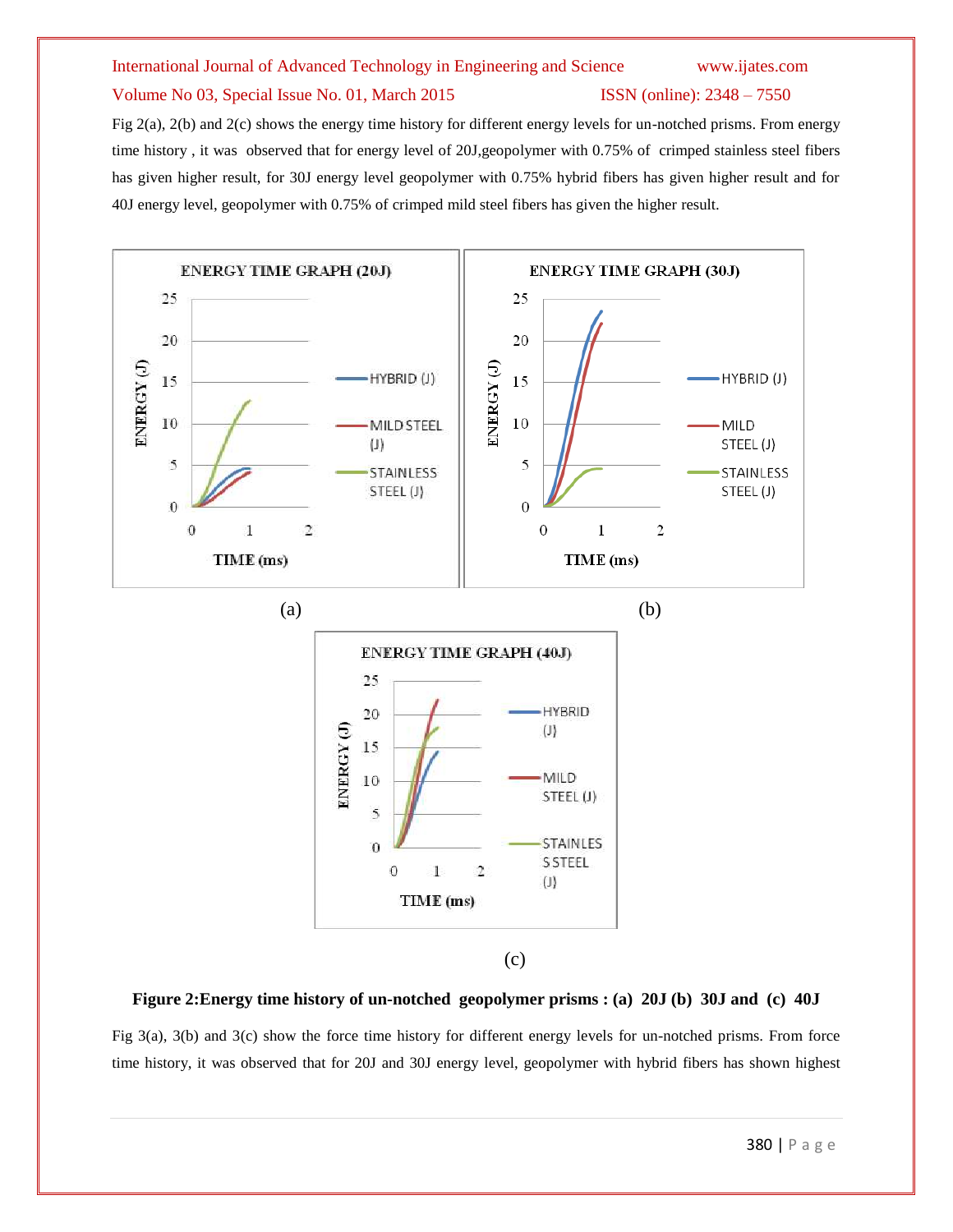### Volume No 03, Special Issue No. 01, March 2015 ISSN (online): 2348 – 7550

energy absorption capacity and for energy level of 40J, geopolymer with 0.75% of crimped mild steel fibers has higher energy absorption capacity.



### **Figure 3:Force time history of un-notched geopolymer prisms (a) for 20J (b) for 30J and (c) for 40J**

The time history results obtained from the experiments do not show any particular pattern or consistency. This inconsistency in time history results for un-notched prisms may be due to the random orientation of fibers in the geopolymer mixes. Thus, it can be inferred from the present experimental results that orientation of fibers in the concrete mix plays an significant role. Further experimental studies need to be done to determine which fiber gives higher impact energy taking into account the effect of orientation of fibers.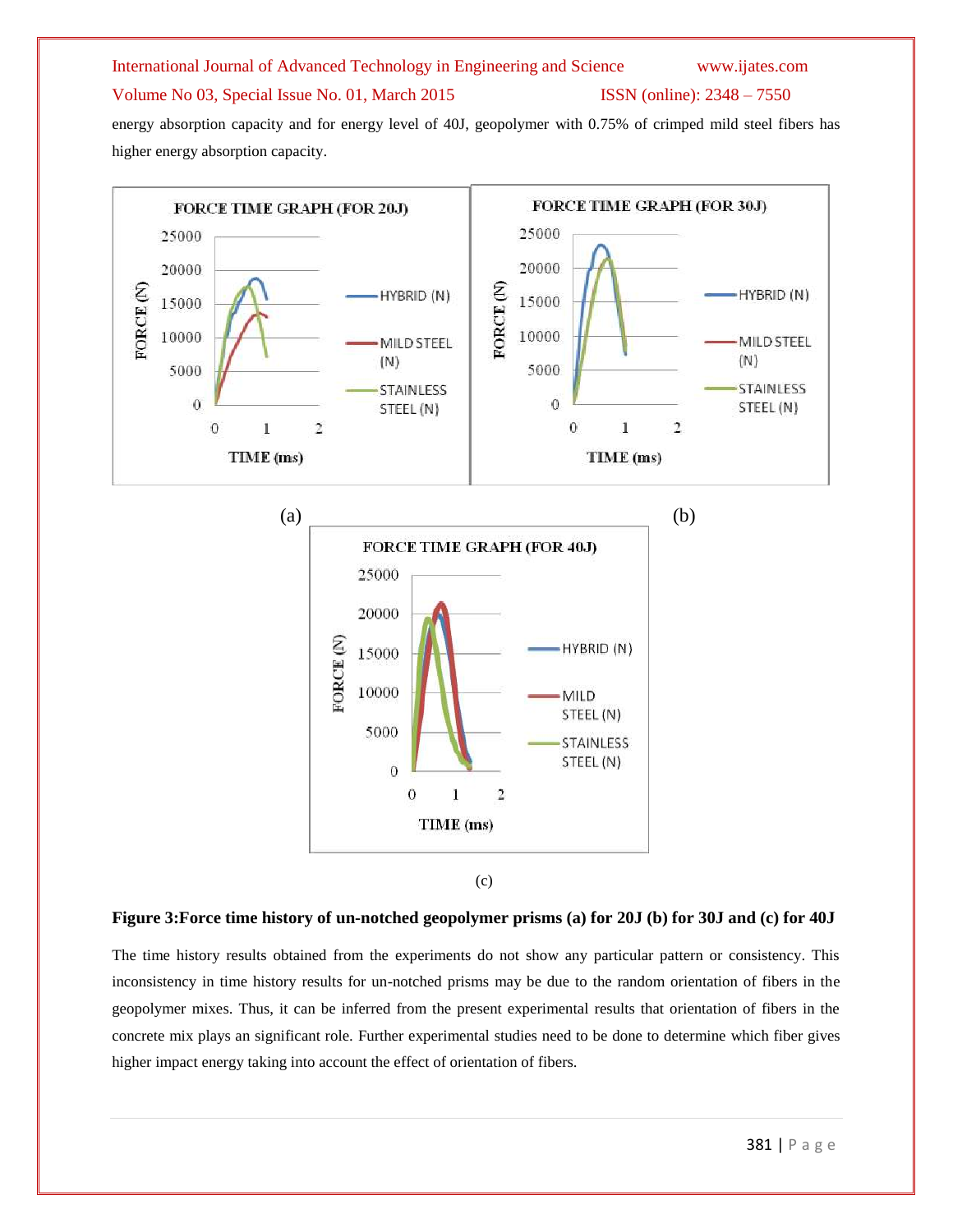### Volume No 03, Special Issue No. 01, March 2015 ISSN (online): 2348 – 7550

Fig 4(a), 4(b) and 4(c) shows the energy time history results for notched beams. From the energy time history results it was observed that geopolymer with 0.75% of crimped stainless steel fibers has shown higher energy absorption capacity.





(c)

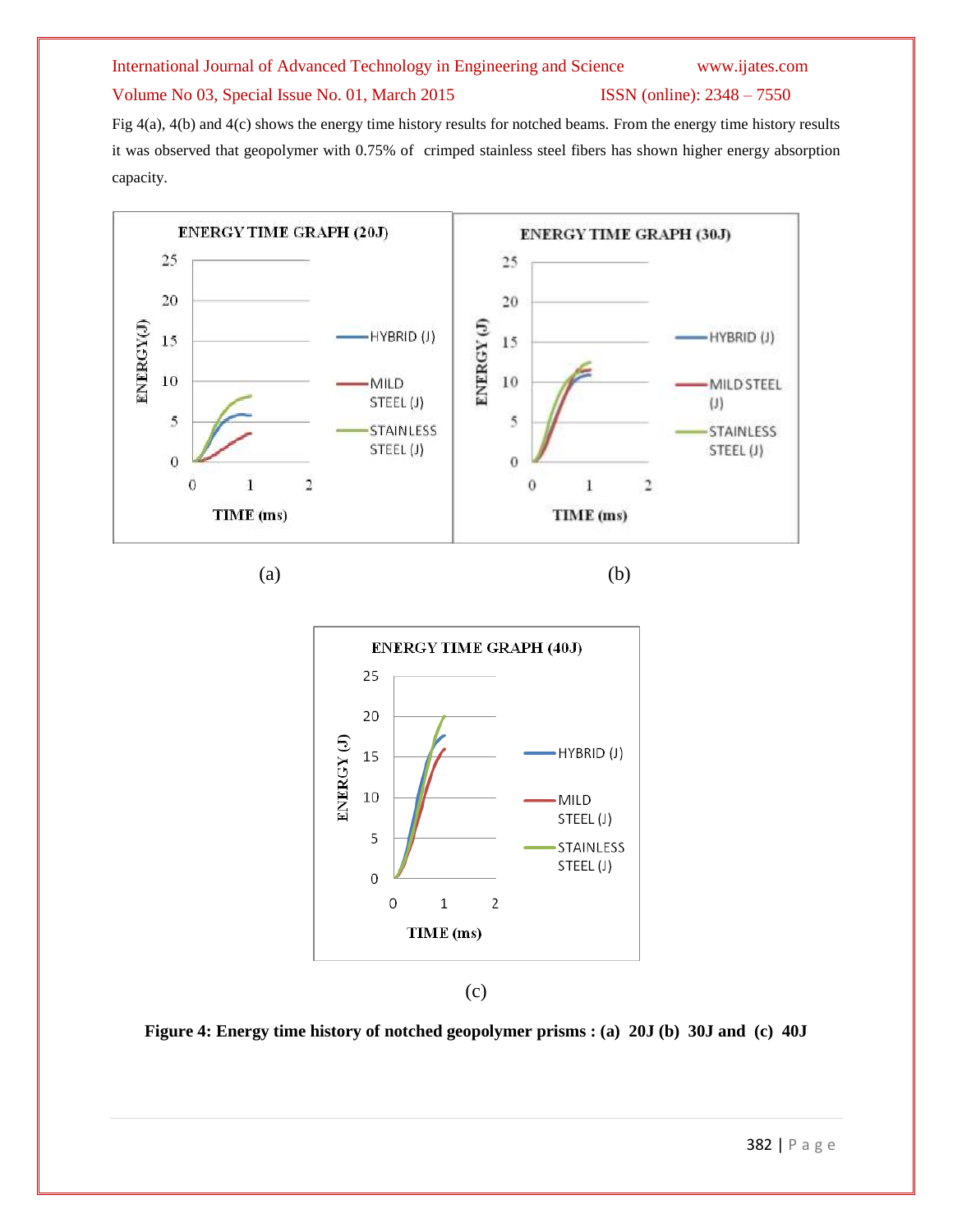### Volume No 03, Special Issue No. 01, March 2015 ISSN (online): 2348 – 7550

Fig 5(a), 5(b) and 5(c) shows the force time history for different energy levels for notched prisms. From the force time history results it was observed that geopolymer with 0.75% of crimped stainless steel fibers has given higher value.











### **Figure 5: Force time history of un-notched geopolymer prisms (a) for 20J (b) for 30J and (c) for 40J**

From the time history results obtained from impact testing of notched geopolymer prisms, geopolymer mix with 0.75% of crimped stainless steel fibers showed higher impact energy. This implies that crimped stainless steel fiber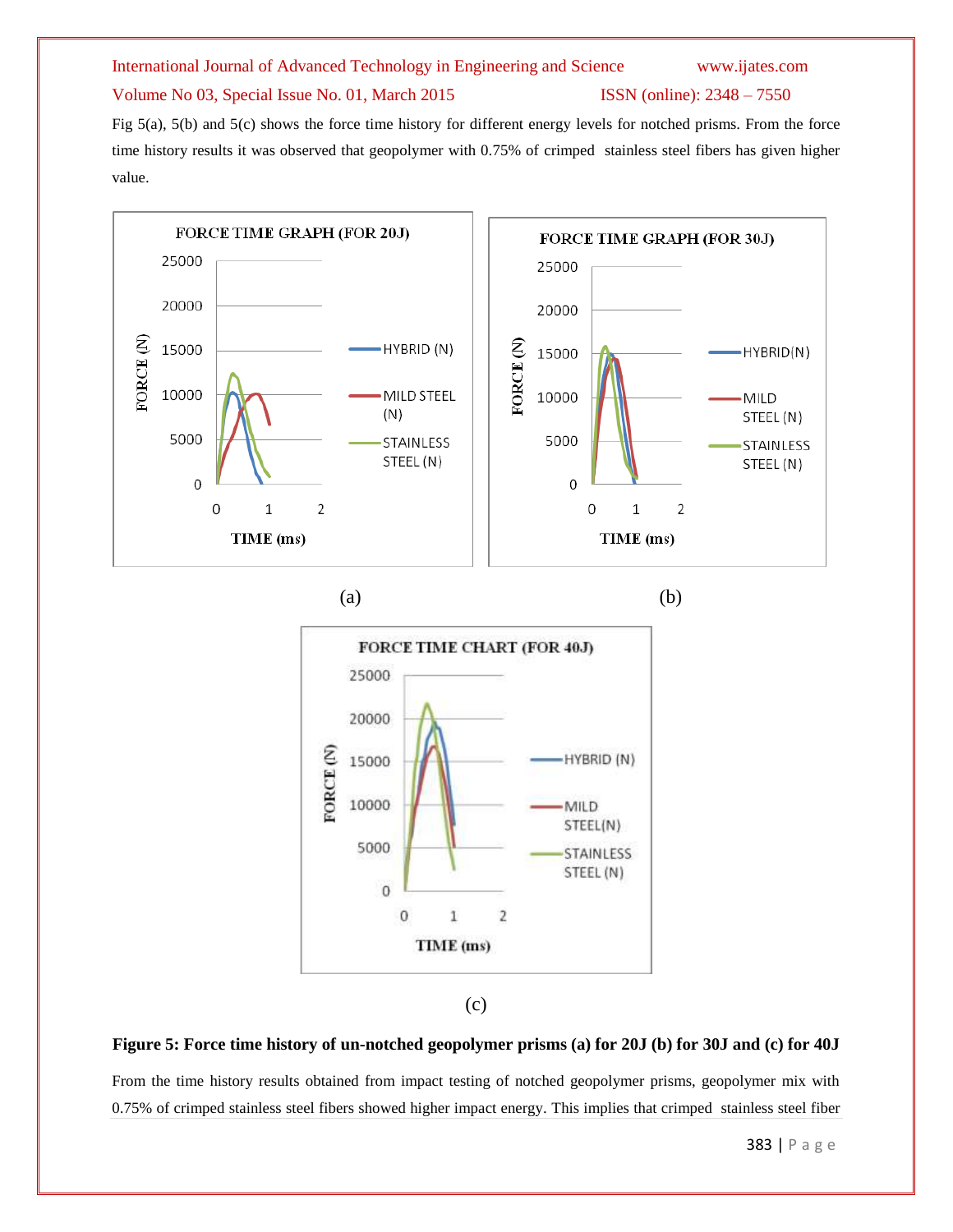### Volume No 03, Special Issue No. 01, March 2015 ISSN (online): 2348 – 7550

has higher energy absorption capacity and higher bond strength. In case of notched beams the probability of effect of random orientation of fibers is less since by notching the prism the failure is forced to occur at the notch rather than any other part of the specimen.

Fig 6(a) and 6(b) shows the time history result of un- notched prisms without fibers (control mix).



**Figure. 6: Time history results of control mix (un-notched): (a) Energy time graph (b) Force time graph**

Fig 7(a) and 7(b) shows the time history result of notched prisms without fibers (control mix).



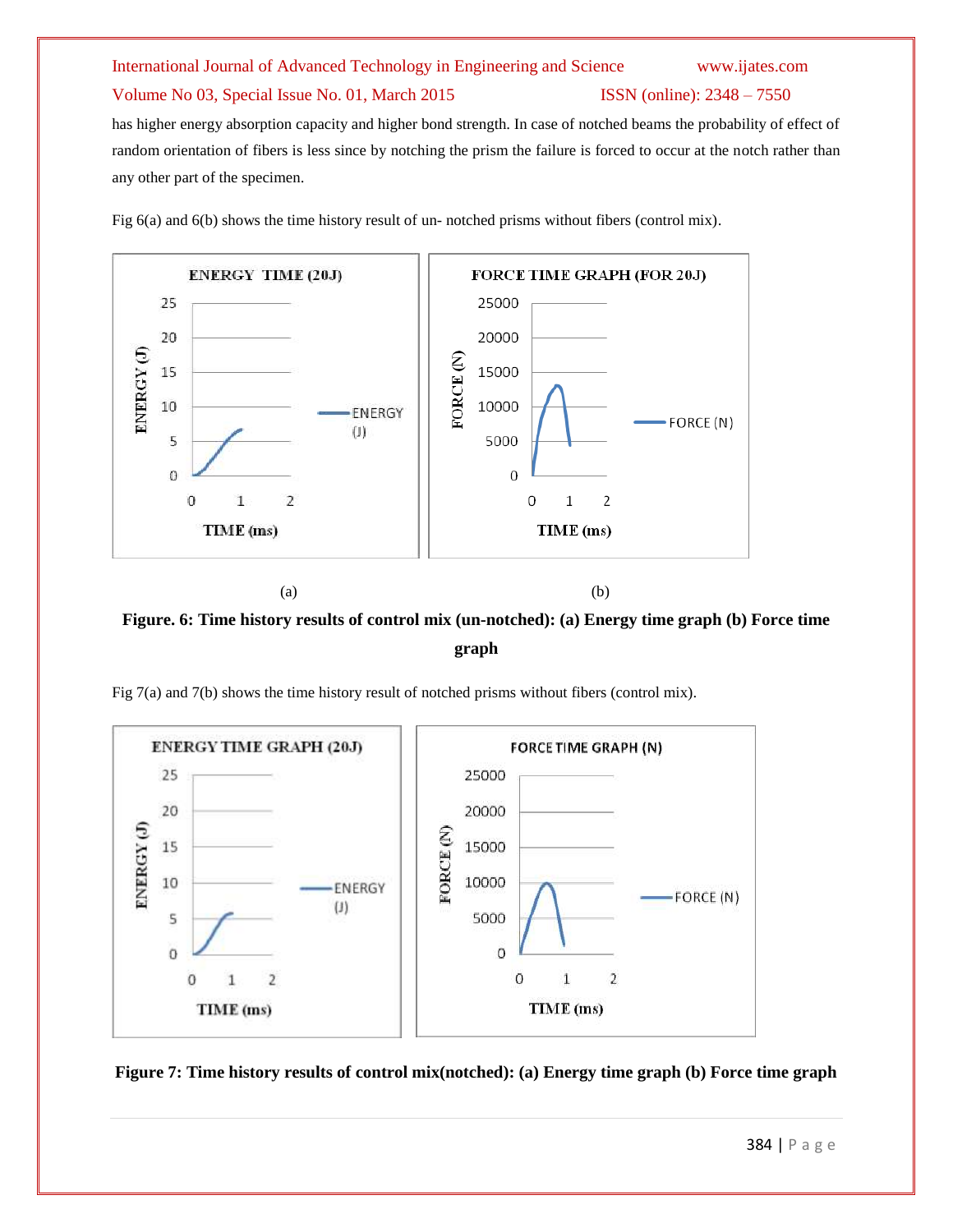#### Volume No 03, Special Issue No. 01, March 2015 ISSN (online): 2348 – 7550

The control specimens which are geopolymer prisms (notched and un-notched) without fibers cannot be compared with the specimens with geopolymer with fibers since the maximum energy level that can be provided to the specimen was only 20J. At an energy level of 20J the complete failure of control mix specimen occurred.

### **IV CONCLUSIONS**

Compressive strength, split tensile strength and flexural strength of geopolymer concrete was determined. It was observed that use of 0.75% of crimped stainless steel fibers in geopolymer concrete increased the mechanical properties of geopolymer concrete due to the higher bond strength characteristics of stainless steel fibers. Impact response of geopolymer concrete was studied for an instrumented test using a three point bending configuration. Time history results are obtained for geopolymer concrete with and without notch at energy levels of 20J, 30J and 40J. It can be concluded from the experimental investigation that for un-notched beams the effect of impact energy mainly depends on the orientation of fibers in concrete. Geopolymer prisms with crimped stainless steel reinforcement have shown higher time history results due to higher energy absorption capacity and bond strength of stainless steel fibers. It was also observed from the experiment that the maximum energy level that can be provided for a geopolymer concrete without fiber reinforcement is 20J. More detailed studies need to be done to determine the effect of orientation of fibers affecting the impact behavior of geopolymer concrete.

### **V ACKNOWLEDGEMENT**

We acknowledge with thanks the technical support provided by the Advanced Materials Laboratory and Shock and Vibration Laboratory, CSIR-SERC. This paper is being published with the kind permission of the Director, CSIR-SERC, Chennai, India.

#### **REFERENCES**

- 1. Prabir. K. Sarker, Rashedul Haque, Karamchand. V. Ramgolam "Fracture behavior of heat cured fly ash based geopolymer concrete."Materials and Design 44(2013) 580-586
- 2. Anjan. K. Chatterjee "Indian fly ashes,their potential formechano-chemical activation for enhanced usability". Second International Conference on Sustainable Construction Materials and Technologies.
- 3. Redmond. R. Lloyd, John. L. Provis, Jannie. S. J. van Deventer "Microscopy and microanalysis of inorganic polymer cements." J Mater Sci (2009) 44:620-631
- 4. C.K.Yip, G. C. Lukey, J.S.J. van Deventer "The coexistence of geopolymeric gel and calcium silicate hydrate at the early stage of alkaline acyivation" Cement and Concrete Research 35 (2005)1688-1697
- 5. Gum Sung Ryu, Young Bok Lee, Kyung Taek Koh, Young Soo Chung "The mechanical properties of fly ash based geopolymer concrete with alkaline activators."Construction and Building Materials 47 (2013) 409-418
- 6. V. Dey, A. Bonakdar, B. Mobasher "Low-velocity flexural impact response of fiber-reinforced aerated concrete." Cement & Concrete Composites 49 (2014) 100-110